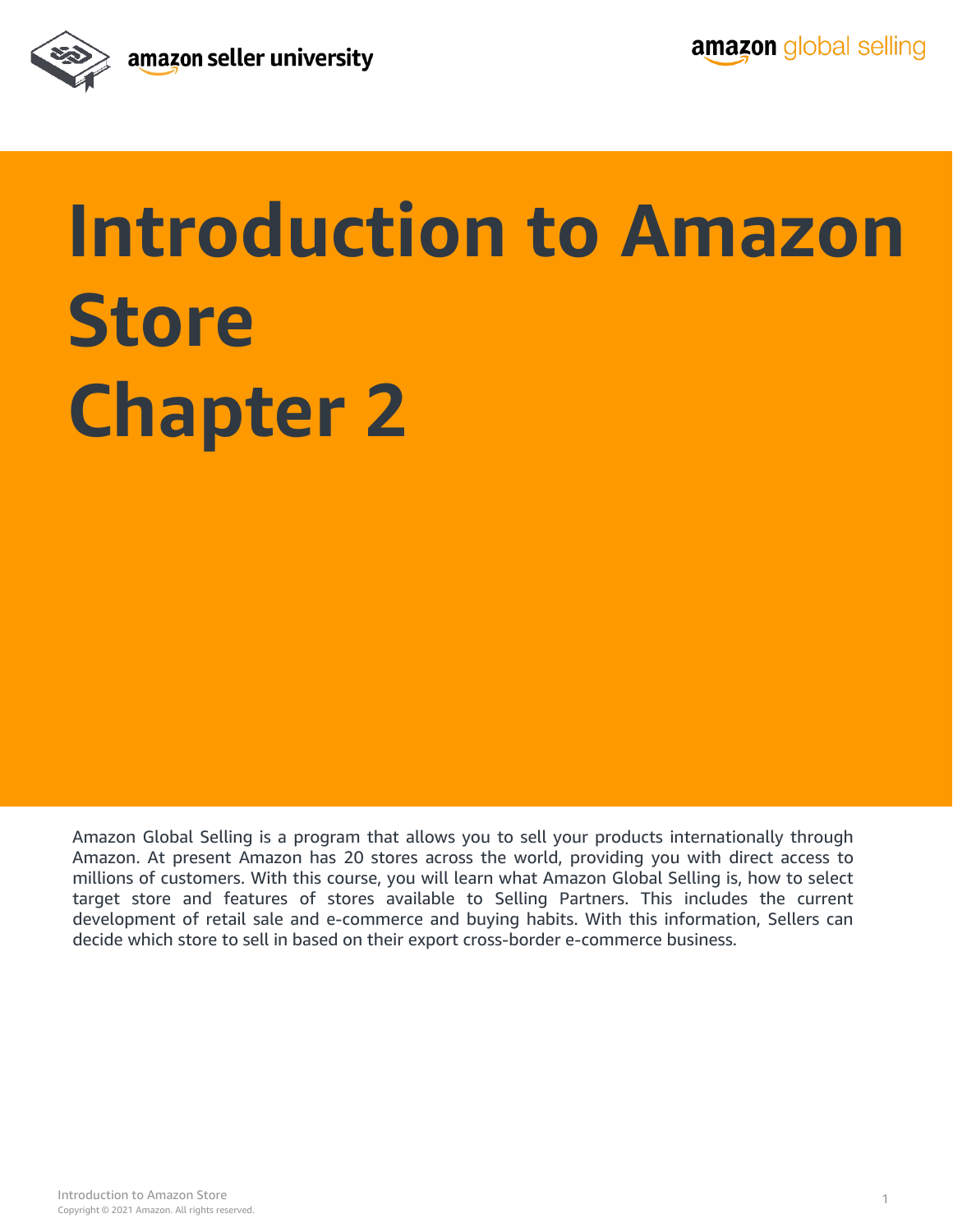### **Contents**

|  | 2. Choose a Store for Your Global Business                                 |      |  |
|--|----------------------------------------------------------------------------|------|--|
|  | 2.1 What is Store                                                          |      |  |
|  | 2.2 Selection of Target Store by Export Cross-border E-commerce Businesses | $-5$ |  |

There are nine chapters in this course. If you wish to learn about other chapters, please look for them under [Related Topics](#page-9-0).

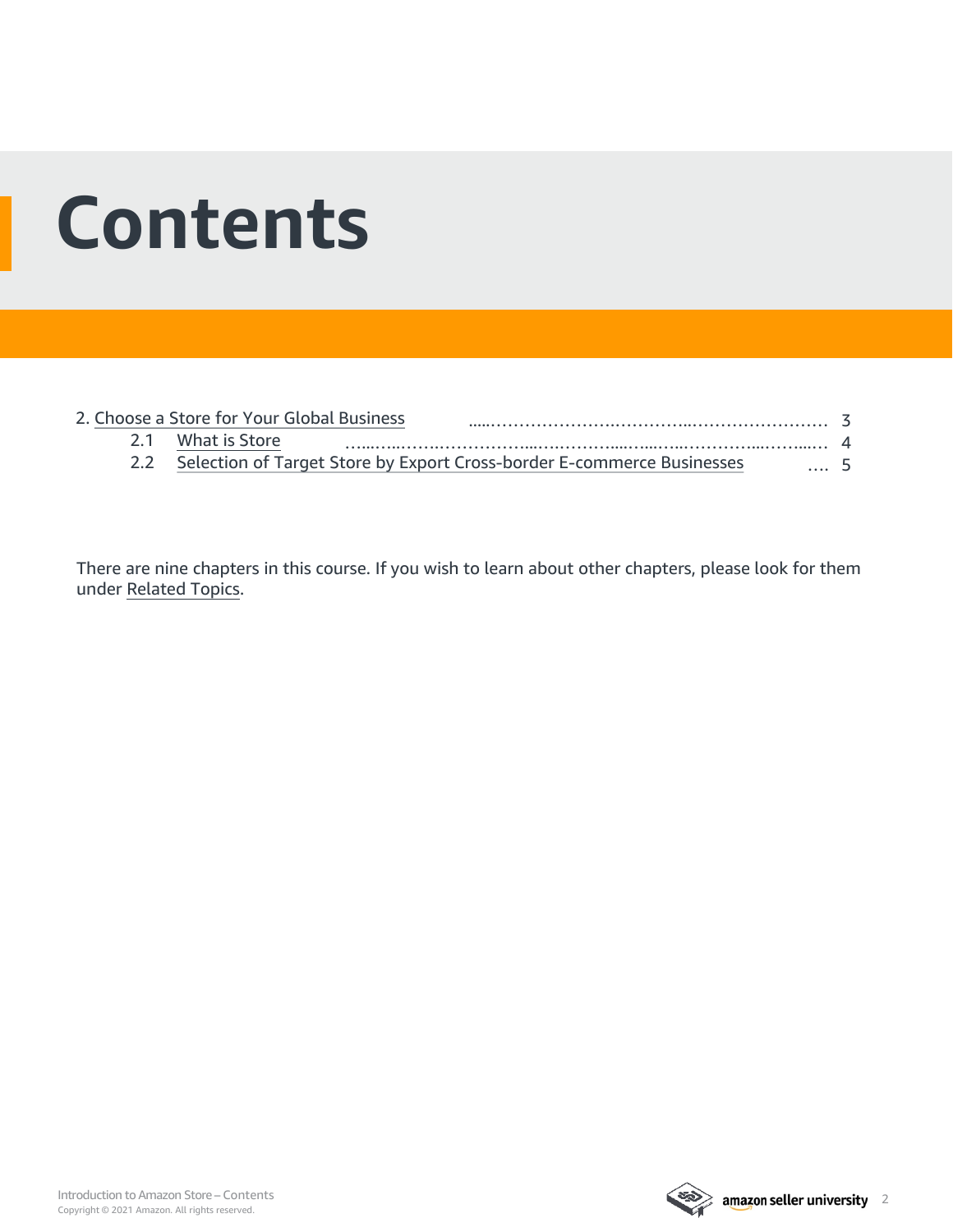# <span id="page-2-0"></span>**2. Choose a Store for Your Global Business**

Amazon has currently 20 stores. This chapter is designed to help you find out which store best suits your needs. We will also introduce features of the stores available to Selling Partners. They include the current state of their economic development, retail and e-commerce, and consumption characteristics.

2.1 [What is Store](#page-3-0)

2.2 [Selection of Target Store by Export Cross-border E-commerce Businesses](#page-4-0)

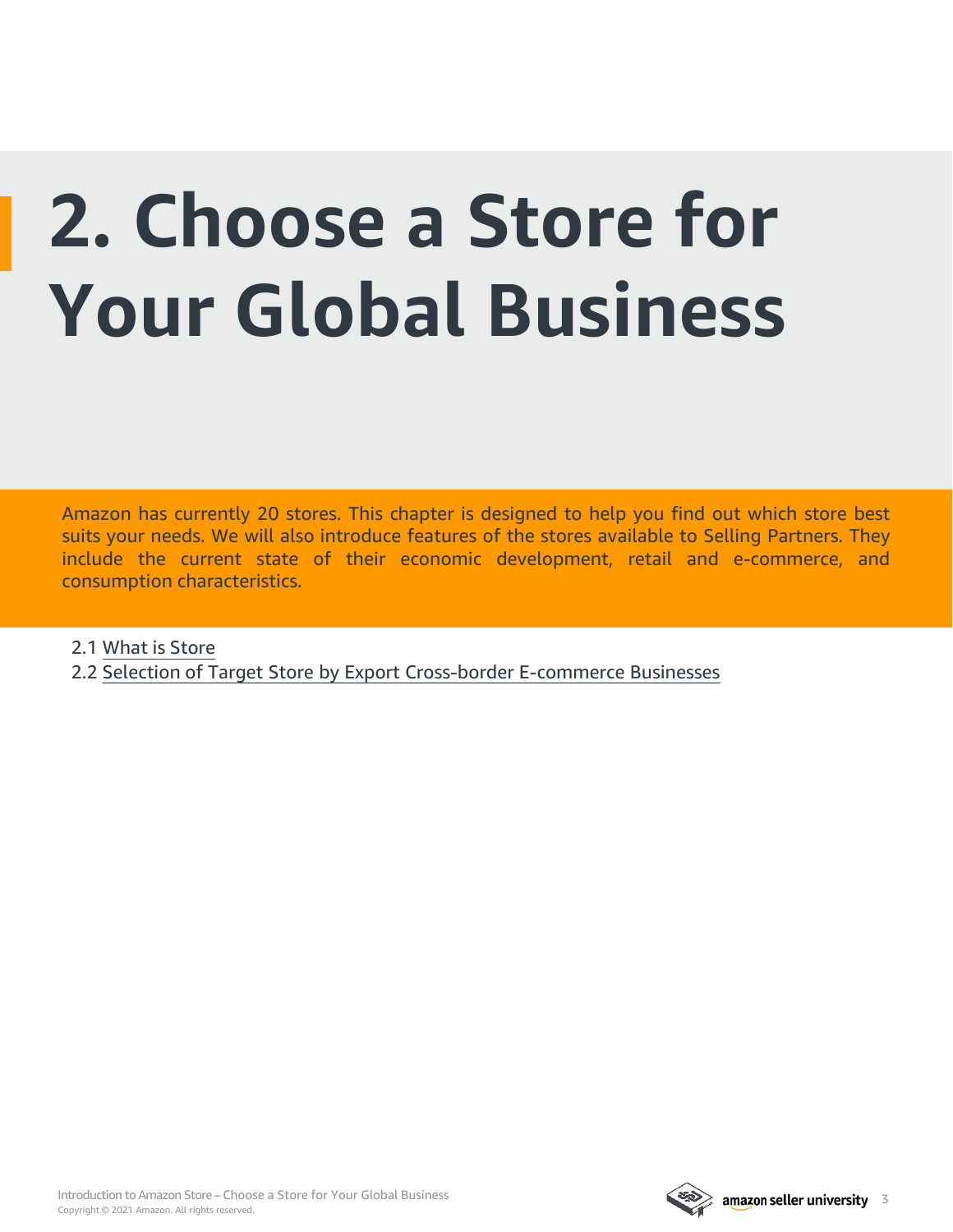### <span id="page-3-0"></span>**2.1 What is Store**

To sell items on Amazon, you must register a Seller's account. Registration of Seller's account on Amazon is based on store. Once a store account is registered, you can begin to sell in the store. If you wish to sell items in another store, you are required to register for an account in that store.

You should note that when applying for an account, if the store corresponds to a region, then opening an account there would allow you to sell in the stores of the region. For example, if you have opened an account in the U.S. store, you will be able to simultaneously sell in Canada and Mexico. You will only need to submit one set of registration documents to successfully register at the respective stores in the U.S., Canada and Mexico, while managing and selling through one account only. Similarly, once you have registered an account in the UK store, you will be able to sell in 8 stores namely UK, Germany, France, Italy, Spain, the Netherlands, Sweden and Poland .

At present 20 overseas stores are available to Selling Partners. They are namely the US, Canada, Mexico, Brazil, UK, France, Germany, Italy, Spain, the Netherlands, Sweden, Poland, Japan, Australia, India, UAE, Saudi Arabia, Egypt, Singapore and China.



Copyright © 2021 Amazon. All rights reserved. Introduction to Amazon Store – Choose a Store for Your Global Business

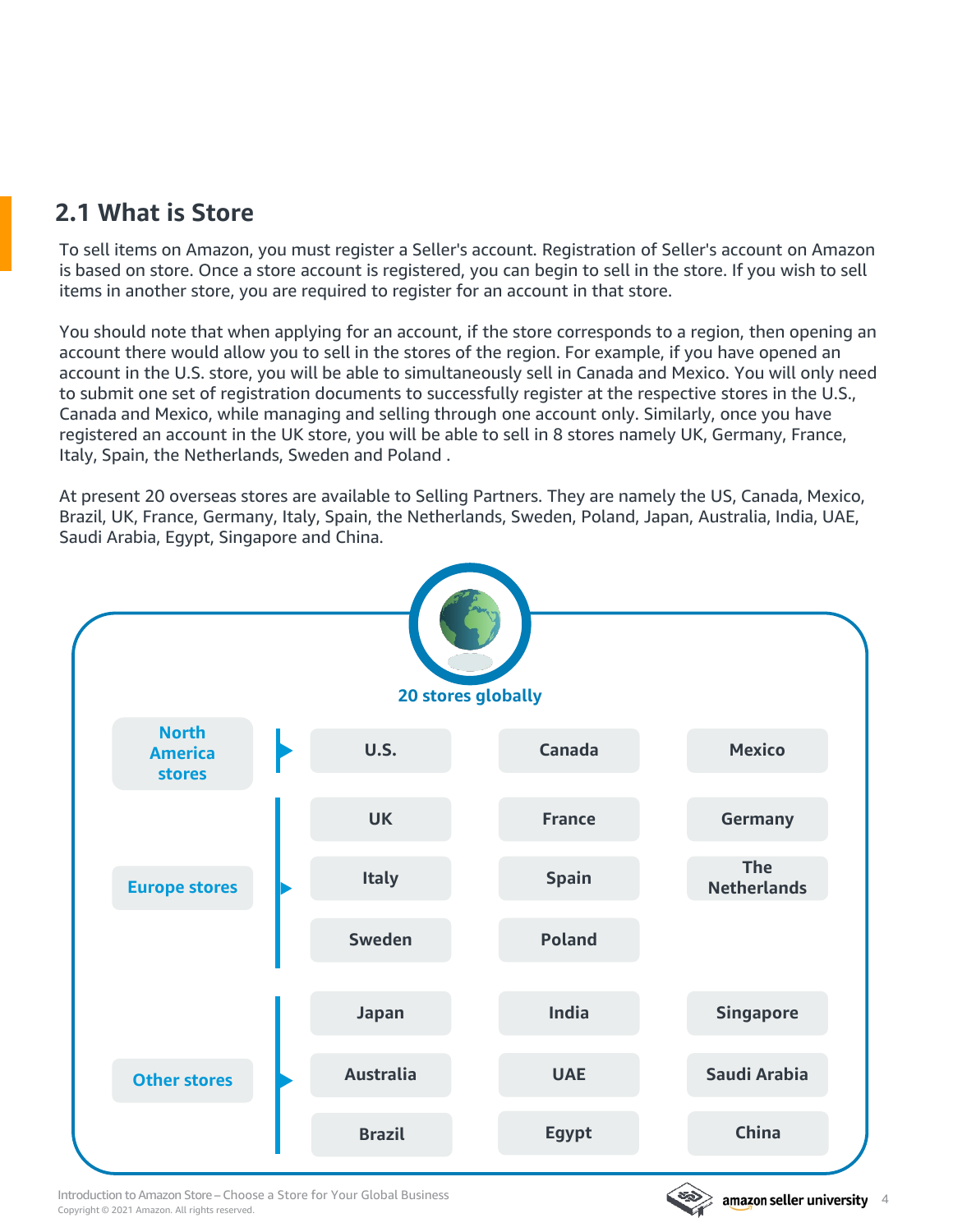### <span id="page-4-0"></span>**2.2 Selection of Target Store by Export Cross-border Ecommerce Businesses**



**Amazon has made available 20 stores to Selling Partners. So how should Sellers choose which store to begin with?**

Amazon Seller University has summarized a set of principles, known simply as "**3 Perspectives**", namely **Target Country**, **Consumers** and **Self**.



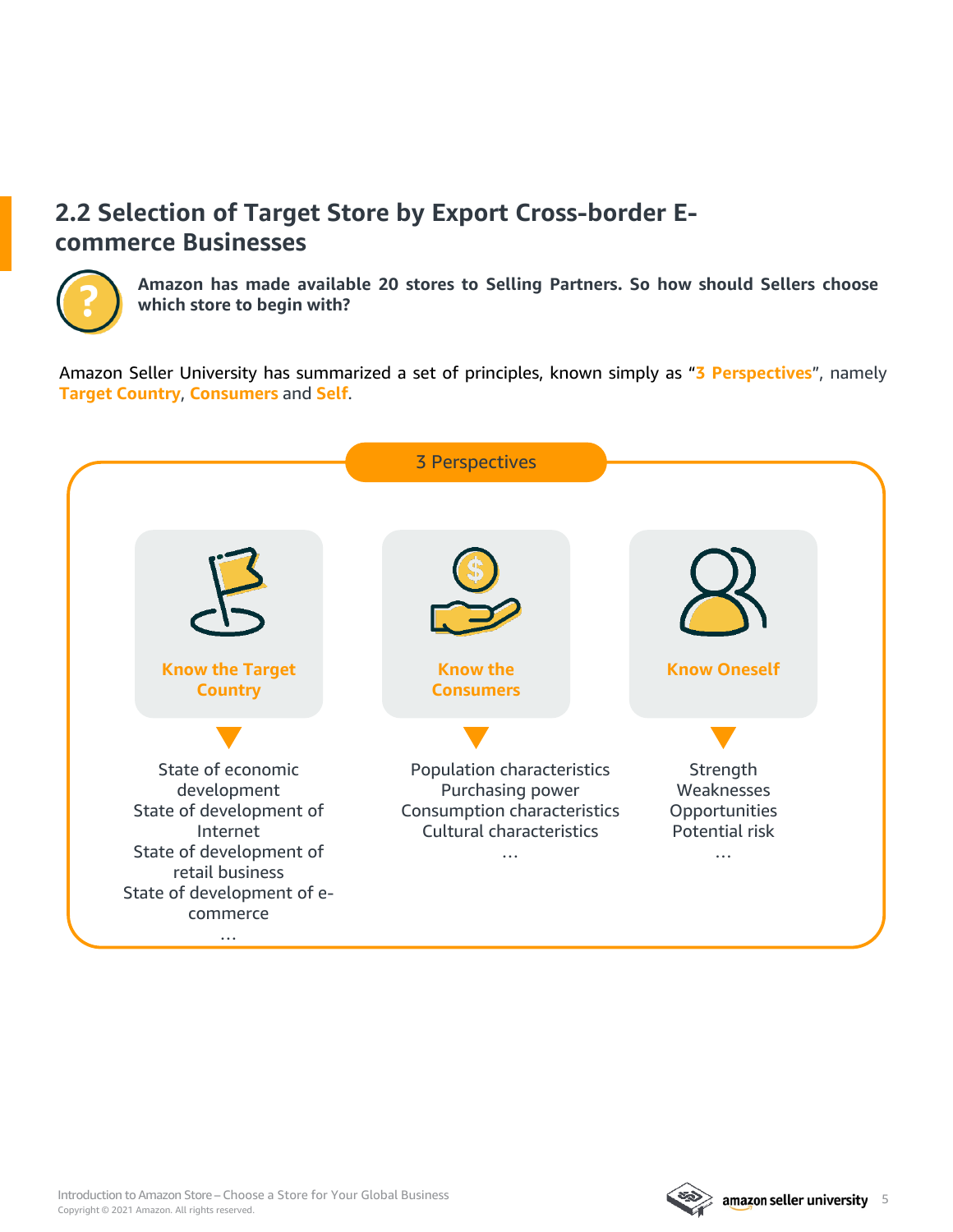#### **1. Know the Target Country**

To sell something in a country, one would first of all need to have a basic understanding of the country's overall situation. A country's economic and social development differs from that of other countries, as are its needs. Moreover the mode of selling things and emphasis are also different.

To put it simply, it is possible to view a country from point of view of export cross-border e-commerce business from the following:



#### **The scale and growth rate of the country's retail business**

One can liken a country's retail business to a piece of cake. The bigger the cake, the greater the room for growth. Nevertheless countries with a big retail economy are typically more well-developed, and it is likely to have many more businesses jostling for the cake. Therefore competition is likely to be more intense.

That does not mean there are no opportunities in countries with modest retail economy, because another important factor is its growth rate. The 'cake' may appear small in some smaller countries or less-developed countries, but it may be rapidly growing along with the host economy. One might make much more than in developed countries if one was able to take the plunge ahead of others.



#### **The country's e-commerce sales as a proportion of its total retail and their growth rate**

For an export cross-border e-commerce business, e-commerce sales as a proportion of a country's total sales and their growth rate are often more important than development of that country's retail business. This is because in countries with relatively health economy growth, the lower their e-commerce sales the greater room for their growth in the future. A country with low proportion of e-commerce sales which are growing at a high rate is one with ample room for e-commerce growth.



#### **E-commerce penetration and growth rate in the country**

E-commerce penetration refers to the proportion of a country's population for online shopping.

Thus, if a country's e-commerce penetration rate is low but shows signs of rapid increase - particularly in respect of mobile phone-based e-commerce - the country is said to be at the cusp of a rapidly-growing e-commerce era.

It should be noted that in countries with lower e-commerce penetration rate, their economic growth is likely to be at an early or middle stage. There is therefore probably insufficient selection of offline products, and so e-commerce players with wide range of items on sale will be more popular with those countries' consumers. In those countries, it is only a matter of time for e-commerce to attain explosive growth.

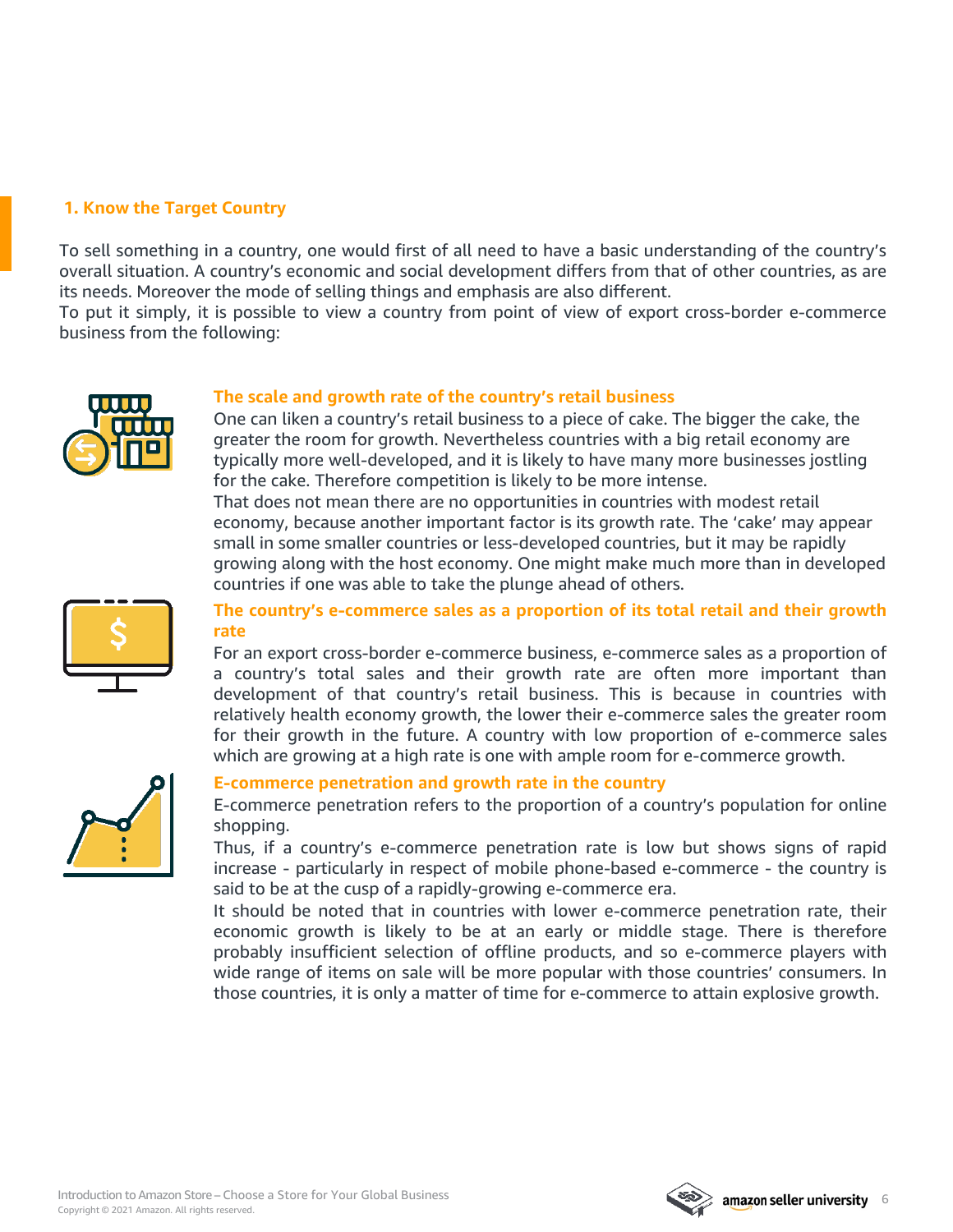#### **2. Know the Consumers**

Countries differ from each other in terms of their geographical location, demographics, culture and economic development. The purchasing habits of their population also differ, as do the type, price and design of products. Put simply, the information on a country's consumers can be analyzed from 3 perspectives:



#### **Geographical location**

This is easy enough to understand. For example, Canadian consumers who live near the Arctic Circle would need a lot of feather down products, but those in the Middle East would have almost no need for them. Geographical location also entails different freight cost. The same products would have different profit margin when shipped to different locations.



#### **Demographics**

Demographics is another key factor. For example. In countries with an aging population, consumers tend to be more rational and prefer products that suit them and are value-for-money. Conversely, young consumers in countries with rapid economic growth tend to prefer only products that suit their taste without considering other factors.



#### **Cultural difference**

Cultural difference has even greater impact on consumption. For example, consumer in Japan have rather similar purchasing habits to those in China, seeing that both countries are in East Asia - home decoration items often have Oriental design - while consumers in India, by virtue of their religious practice and customs, prefer home decoration items with richer colors.

Another example is Germany and the United Kingdom. Although both countries are European neighbors, differences in their history and culture have resulted in different purchasing habits.

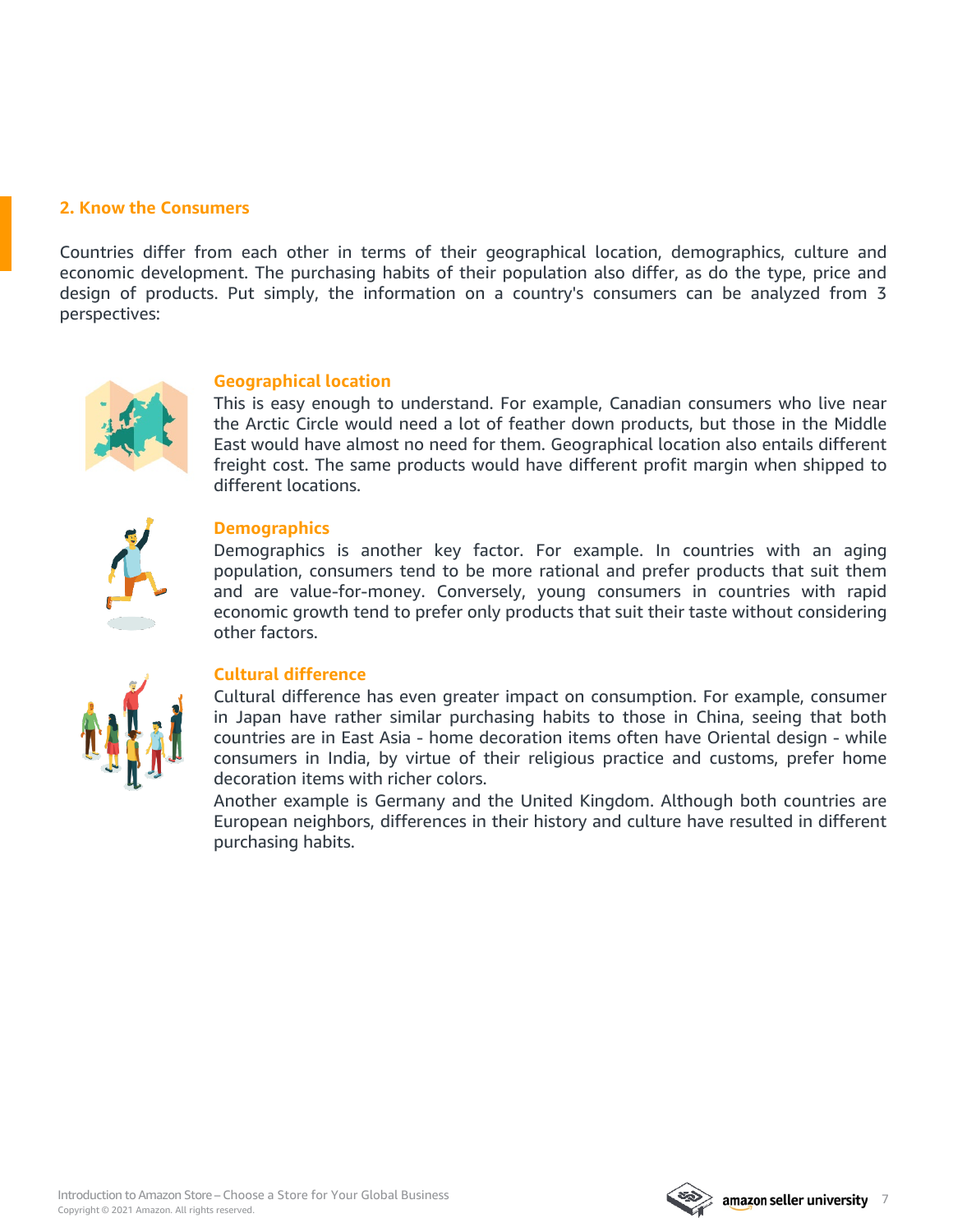#### **3. Know Oneself**

Once you have basic understanding of a country's retail economy and consumer habits, you can decide whether or not it is suitable for you to enter that country, taking into consideration your own circumstances. Here, there are four aspects to consider.

| <b>Strength</b>                                                                                                                                                                                                                                                                                                                                                                                                                                                                                                                                                                                                                                                                                                                                                                                                                                                                                                                                                                                                                                                                                                                                    | <b>Weaknesses</b>                                                                                                                                                                                                                                                                                                                                                                                                                                                                                                                                                                                  |
|----------------------------------------------------------------------------------------------------------------------------------------------------------------------------------------------------------------------------------------------------------------------------------------------------------------------------------------------------------------------------------------------------------------------------------------------------------------------------------------------------------------------------------------------------------------------------------------------------------------------------------------------------------------------------------------------------------------------------------------------------------------------------------------------------------------------------------------------------------------------------------------------------------------------------------------------------------------------------------------------------------------------------------------------------------------------------------------------------------------------------------------------------|----------------------------------------------------------------------------------------------------------------------------------------------------------------------------------------------------------------------------------------------------------------------------------------------------------------------------------------------------------------------------------------------------------------------------------------------------------------------------------------------------------------------------------------------------------------------------------------------------|
| The Seller's own strength such as language, life<br>experience, overseas relationship and experience<br>the relevant industry section.<br>One<br>and<br>advantage could also be the Seller's supply chain<br>those<br>including<br>resources,<br>involving<br>manufacturers, retailers and export.<br>Such advantages can help Sellers in various<br>aspects. For example, if you know the language<br>of a specific country, the description of products<br>on your website may appeal more to consumers<br>in that country. If you have studied or have<br>relatives in that country, the products that you<br>select may be more popular among consumers in<br>that country since you will have better<br>understanding of that country's customs.<br>In terms of supply chain, if you have your own<br>factory or have maintained excellent relationship<br>with factories making certain products, you will<br>likely be able to devote more energy in research<br>and development as well as improvement of the<br>products, or be better in controlling product<br>quality. In this way you will gain better<br>reputation among consumers. | In addition to strength, one would need to also<br>consider one's weaknesses. No one possesses<br>only strength, there must also be weaknesses.<br>It is normal to possess weaknesses. What is really<br>important is to be able to objectively analyze<br>and recognize one's own weaknesses, and then<br>to seek improvement in one's operations, or<br>avoid areas in which one does not possess any<br>competence.<br>Just as long as one is able to objectively view<br>one's weaknesses and seek to<br>improve<br>accordingly, weaknesses by themselves are not<br>something to worry about. |

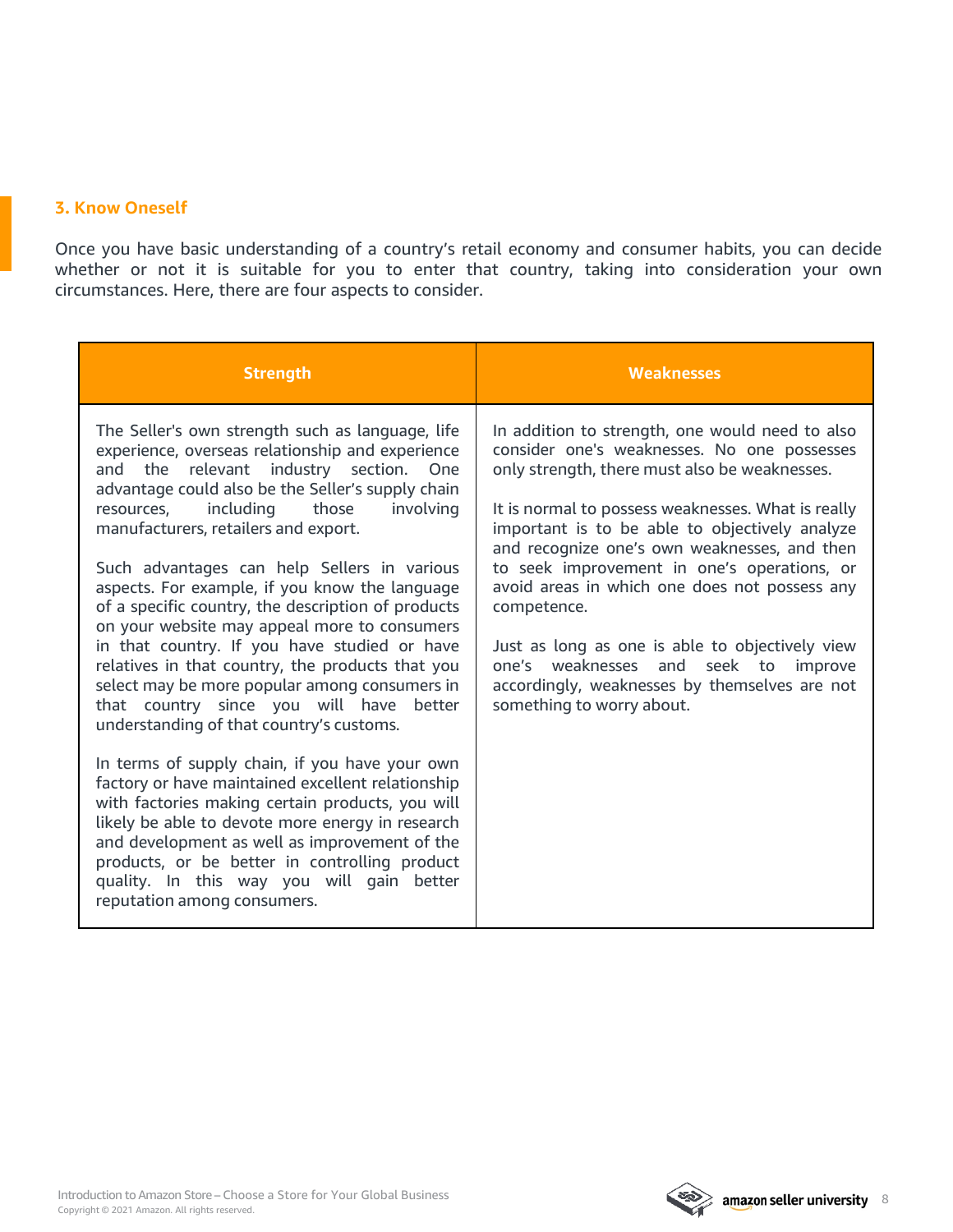Having analyzed a country's circumstances and one's own strength and weaknesses, you can then examine what opportunities that may suit you.

| <b>Opportunities</b>                                                                                                                                                                                                                                                                                                                                                      | <b>Potential risk</b>                                                                                                                                                                                                                                                                                                                  |
|---------------------------------------------------------------------------------------------------------------------------------------------------------------------------------------------------------------------------------------------------------------------------------------------------------------------------------------------------------------------------|----------------------------------------------------------------------------------------------------------------------------------------------------------------------------------------------------------------------------------------------------------------------------------------------------------------------------------------|
| Some countries in the Middle East enjoy highly-<br>developed economy but have low e-commerce<br>penetration rate. It so happens that you have<br>relatives residing there and they understand<br>local customs. They know what the local people<br>like and what items are in short supply.<br>Therefore the Middle East may be a perfect<br>opportunity for you.         | Potential risk typically lies in changes in the<br>target country's policies and regulations, such as<br>trade and tax policies, supervision of specific<br>products and stability in foreign exchange.<br>Therefore if you wish to sell items in a country,<br>you must always be sensitive to events that<br>happen in that country. |
| There were Sellers who came to realize that<br>Japanese consumers use bath towel packs as<br>gifts in keeping with their custom, and so set<br>about improving the packaging of their products<br>while also adding attractive gifts cards with<br>relevant well wishes in Japanese language to<br>such products. The products turned out to be<br>exceptionally popular. |                                                                                                                                                                                                                                                                                                                                        |



Finally, it is important to remember that the analytical process is not one-off - it needs to be constantly repeated. This is because circumstances are always changing, and Sellers are constantly improving themselves. Thus, any fresh analysis may allow Sellers to identify new opportunities, or avoid potential risk.

The next chapters deal with countries which have been made available to Selling Partners. Use the "3 Perspectives" to identify the countries best suited to your business.